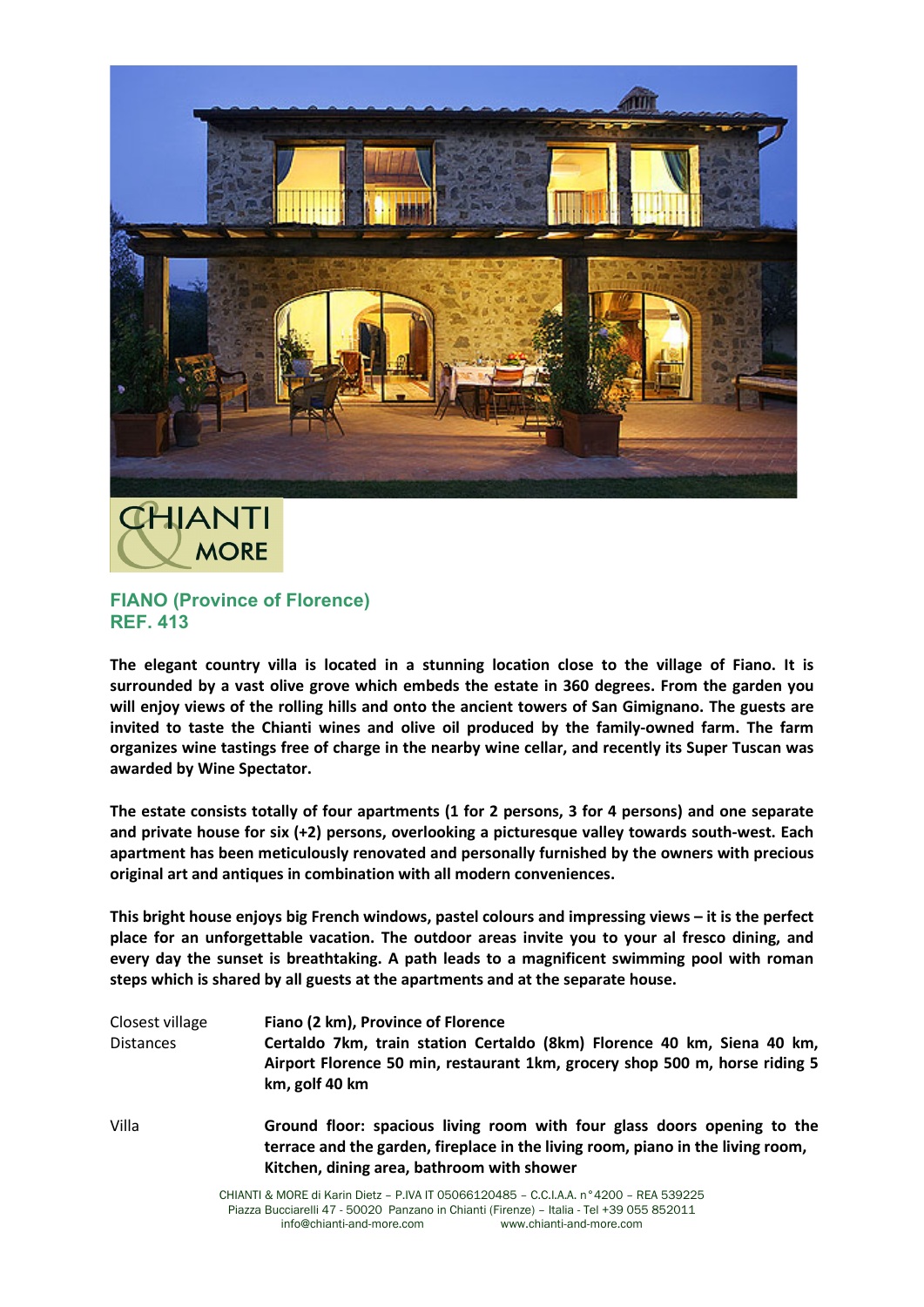|                                                                                        |     | 1st floor: three bedrooms of which two can be prepared as a twin, three<br>bathrooms with shower (of which two ensuite)<br>Upon request: fourth bedroom (twin)                                                                                                                                                                                                                                                                                                                                                                                                                                                                                                      |
|----------------------------------------------------------------------------------------|-----|---------------------------------------------------------------------------------------------------------------------------------------------------------------------------------------------------------------------------------------------------------------------------------------------------------------------------------------------------------------------------------------------------------------------------------------------------------------------------------------------------------------------------------------------------------------------------------------------------------------------------------------------------------------------|
| Terrace<br>Garden<br><b>BBQ</b><br><b>Swimming Pool</b>                                | and | The villa enjoys an independent, furnished terrace, further common pool area<br>and common terraces<br>yes<br>Yes (shared with the apartments at the estate) $14 \times 6$ m in breathtaking                                                                                                                                                                                                                                                                                                                                                                                                                                                                        |
| View<br>Location<br>Pets<br>Parking lot                                                |     | location - opening dates May 7th to October 22nd<br>Breathtaking panorama on the Tuscan "postcard" landscape<br>The villa belongs to a winery, but are separated from the ongoing works<br>No<br><b>Yes</b>                                                                                                                                                                                                                                                                                                                                                                                                                                                         |
| Kitchen<br>equipment<br>Washing machine<br>TV<br>Radio<br>Internet<br>Air Conditioning |     | dishwasher, cooker, oven, microwave, fridge, electric kettle, toaster,<br>American coffee machine<br>Laundry room for all guests with washing machine and dryer<br><b>SAT TV</b><br>yes<br>$wireless-free$<br>Yes - in all bedrooms                                                                                                                                                                                                                                                                                                                                                                                                                                 |
| Weekly rates                                                                           |     | House for 6 persons<br><b>Low Season</b><br>(2 <sup>nd</sup> April to 27 <sup>th</sup> May 2022 and 1 <sup>st</sup> October to 31 <sup>st</sup> October 2022)<br>Euro 3.250 .-<br>High Season (28 <sup>th</sup> May 2022 to 30 <sup>th</sup> September 2022)<br>Euro 3.500 .-                                                                                                                                                                                                                                                                                                                                                                                       |
|                                                                                        |     | Additional person at the barn Euro 125.- / person / week                                                                                                                                                                                                                                                                                                                                                                                                                                                                                                                                                                                                            |
| Inclusive                                                                              |     | Electricity, water, use of swimming pool, change of linen and towels twice a<br>week (Wednesday and Saturday), wifi Internet, welcome basket, baby bed,<br>wine and olive oil tasting at the owner's winery, tourist tax                                                                                                                                                                                                                                                                                                                                                                                                                                            |
| Exclusive, payable<br>on the spot                                                      |     | Air-conditioning and heating (if used): Euro 150.- price per week, additional<br>maid service upon request Euro 15.- / hour,                                                                                                                                                                                                                                                                                                                                                                                                                                                                                                                                        |
|                                                                                        |     | Final cleaning: Euro 150 .-                                                                                                                                                                                                                                                                                                                                                                                                                                                                                                                                                                                                                                         |
|                                                                                        |     | additional change of towels and bed linen upon request, use of washer, pool<br>towels Euro 10.- / each towel, dinners upon request: to be specified when<br>booking and to be paid on the premises at the end of each working day: Cook<br>for dinner during the week: EUR 50 per person (the fee is not inclusive of<br>wine). A dinner can be prepared by a cook who prepares also the table. The<br>dinner consists of an hors d'oeuvre, a first course (pasta dish), second course<br>(meat and vegetables) and a dessert. Dinners are available for a minimum of<br>4 people and are offered from Monday to Friday. The menu can be discussed<br>upon arrival. |
| Breakage deposit                                                                       |     | Euro 400 .-                                                                                                                                                                                                                                                                                                                                                                                                                                                                                                                                                                                                                                                         |

CHIANTI & MORE di Karin Dietz – P.IVA IT 05066120485 – C.C.I.A.A. n°4200 – REA 539225 Piazza Bucciarelli 47 - 50020 Panzano in Chianti (Firenze) – Italia - Tel +39 055 852011 info@chianti-and-more.com www.chianti-and-more.com